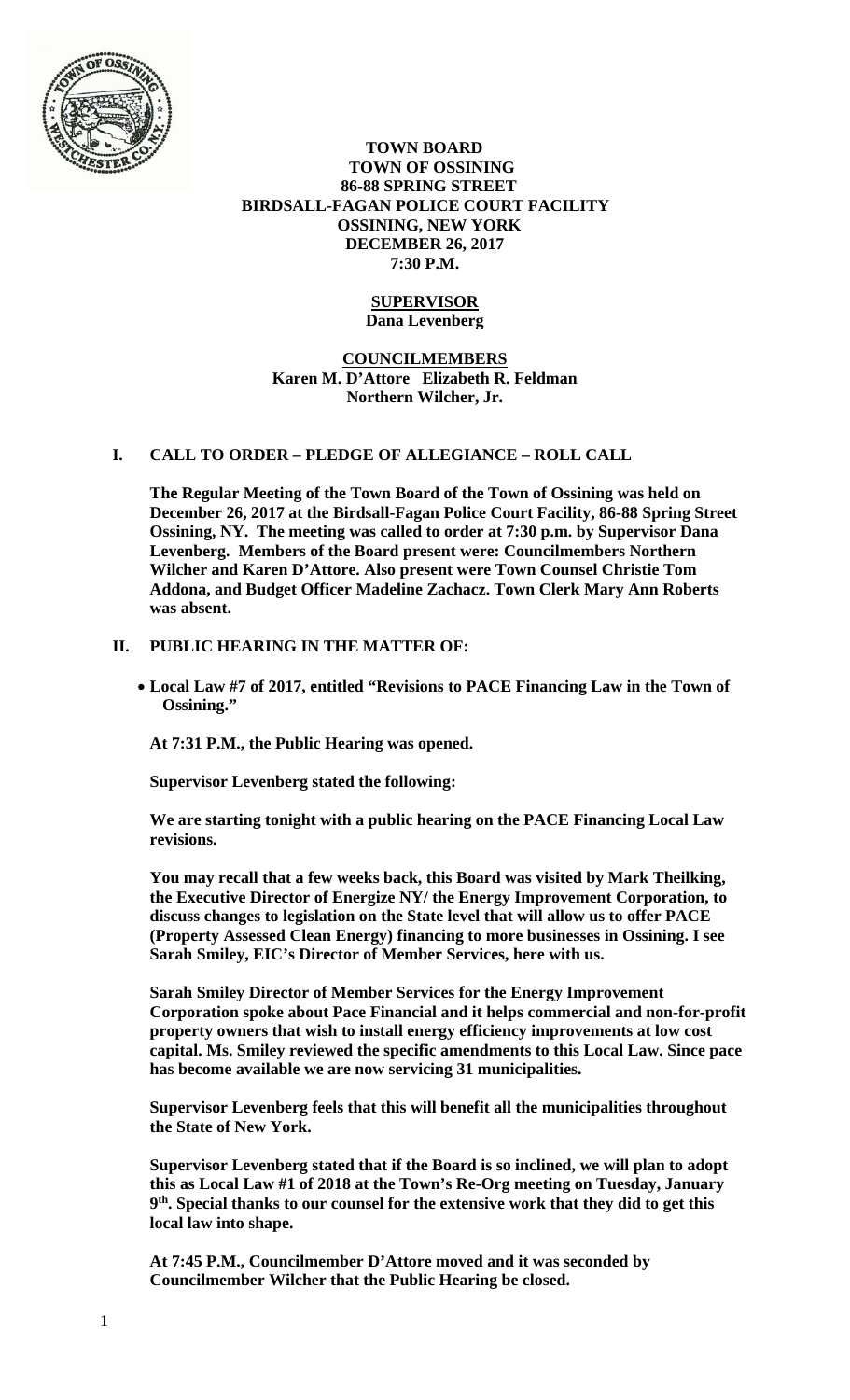# **III. ANNOUNCEMENTS**

**Supervisor Levenberg read the following announcements:** 

**The past few days have been quite eventful for us in the Town. After several days of speculation about whether anything could be done to accommodate residents who wanted to pre-pay 2018 taxes, Governor Andrew Cuomo signed an Executive Order on Friday evening permitting us to do just that, albeit under specific conditions. Our counsel, along with many in our neighboring Towns, have interpreted the Order to allow for the collection of taxes for which a budget has been passed and a warrant signed. We will talk about this later in the meeting, but please be advised that we are all feeling our way through this and are doing our best to come up with a process that allows for Ossining residents to take advantage of this benefit, which also includes accepting partial payments, something that under normal circumstances we are not allowed to do. Thanks to our esteemed counsel, Tax Receiver Holly Perlowitz, Assessor Fernando Gonzalez and Town Deputy Comptroller Dale Ferreira for brainstorming and working to get this done right, even during a hectic holiday weekend.** 

**In some lighter news, I would like to remind everyone that the Town will be open on a reduced schedule again this week in observance of the holiday. Town Offices will close at Noon on Friday, December 29th (except for the Tax office, which will remain open until 3PM), and all Town offices will be closed on Monday, January 1st. At noon on the 1st of the year, I, along with my colleagues in the Town and Village of Ossining, and County Legislator Catherine Borgia, will be sworn in for our new terms at the Joseph G. Caputo Community Center. The Inauguration will be followed by a reception, all are welcome.** 

**The Town and Village will be back bright and early to serve you on Tuesday, January 2nd. That very evening, the Town Board will hold at Work Session at 16 Croton Avenue at 7:30PM—we look forward to seeing you then. We expect it to be a short meeting, as we will have our annual Re-Organizational Meeting on Tuesday, January 9th—if you've been with us before, you know we have an awful lot to prepare!** 

**In case you've missed it, the Ossining Recreation Department has released the Winter 17-18 brochure, which includes many new and exciting offerings in the Town's Cedar Lane Arts Center. You can see the brochure on the Town's website under "Recreation and Parks", or on the Village's Recreation and Parks Department webpage.** 

Finally, don't forget that January 8<sup>th</sup> is the last day to use Ossining Bucks at our **local businesses! You can pick up your "Bucks" at the Town Village Clerk's Office or Village of Ossining's Village Manager's Office (both at 16 Croton Avenue), at the Ossining Public Library, at the Greater Ossining chamber of Commerce Office (2 Church Street), or at the Ossining Community Center. Get a great deal on some last minute gifts while supporting our local businesses, it's a win win.** 

#### **IV. LIAISON REPORTS**

#### **V. DEPARTMENTAL REPORTS**

### **VI. PUBLIC COMMENT ON AGENDA ITEMS**

#### **VII. BOARD RESOLUTIONS**

#### **A. Approval of Minutes-Regular Meeting**

**Councilmember D'Attore moved and it was seconded by Councilmember Wilcher that the following be approved:**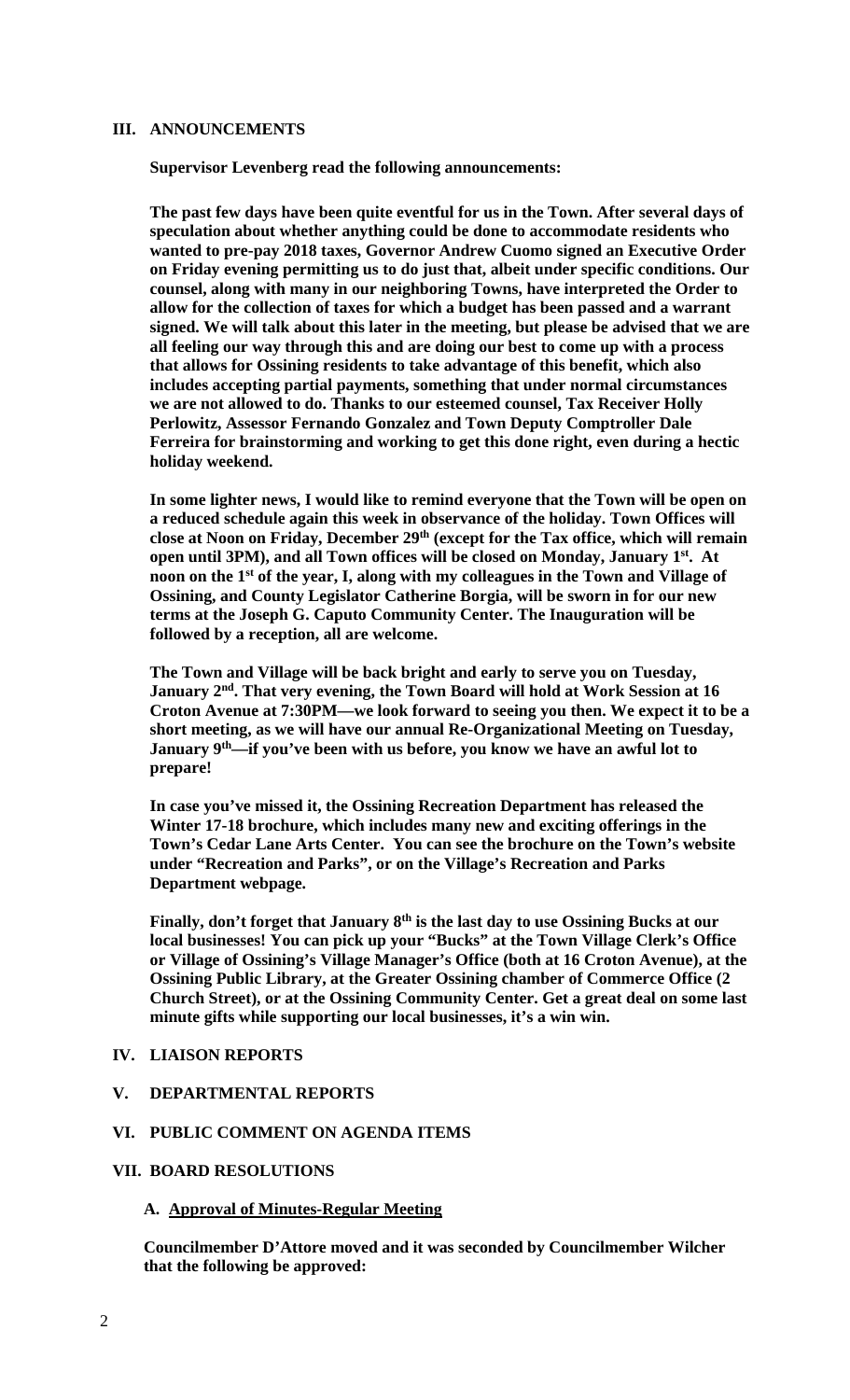**Resolved, that the Town Board of the Town of Ossining hereby approves the December 11, 2017, Minutes of the Regular Meeting as presented.** 

 **Motion Carried: Unanimously** 

#### **B. Approval of Minutes-Special Meeting**

**Councilmember Wilcher moved and it was seconded by Councilmember D'Attore that the following be approved:** 

**Resolved, that the Town Board of the Town of Ossining hereby approves the December 19, 2017, Minutes of the Special Meeting as presented.** 

 **Motion Carried: Unanimously** 

#### **C. Approval of Voucher Detail Report**

**Councilmember Wilcher moved and it was seconded by Councilmember D'Attore that the following be approved:** 

**Resolved, that the Town Board of the Town of Ossining hereby approves the Voucher Detail Report dated December 26, 2017 in the amount of \$425,955.34.** 

**Supervisor Levenberg stated that even though this is the Town's last meeting in 2017, the bills for that year will likely keep on coming for another month or two. Beginning in January, we will have 2 sets of voucher detail reports at every meeting until we can close the 2017 year, which we hope will be sooner rather than later.** 

 **Motion Carried: Unanimously** 

#### **D. Appointment: Town Board**

**Councilmember D'Attore moved and it was seconded by Councilmember Wilcher that the following be approved:** 

**Resolved, that the Town Board of the Town of Ossining hereby appoints Jackie G. Shaw, Ossining, to the Town Board of the Town of Ossining for the first year of the four year term left vacant by elected Town Councilwoman Kim Jeffrey, effective January 1st, 2018 at an annual salary of \$11,336.** 

**Supervisor Levenberg stated that she is thrilled to vote on this resolution tonight. We went through an interview process for this vacancy, and we met some incredibly impressive Ossining residents who volunteered to step up to serve. I want to thank everyone who threw their hat in the ring, we know that we, as Ossining residents, would be lucky to be represented by any of you. However, the Board chose to move forward with Jackie, taking into consideration her many years of service to the Recreation Advisory Board, as well as her thoughtful questions, her educational background and her passion for our community. I look forward to being sworn in together on Monday, January 1st, as Jackie begins her term as Ossining Town Councilwoman. Please join us in welcoming Jackie.** 

 **Motion Carried: Unanimously** 

#### **E. Authorization to Accept 2018 Town Taxes**

**Councilmember D'Attore moved and it was seconded by Councilmember Wilcher that the following be approved:**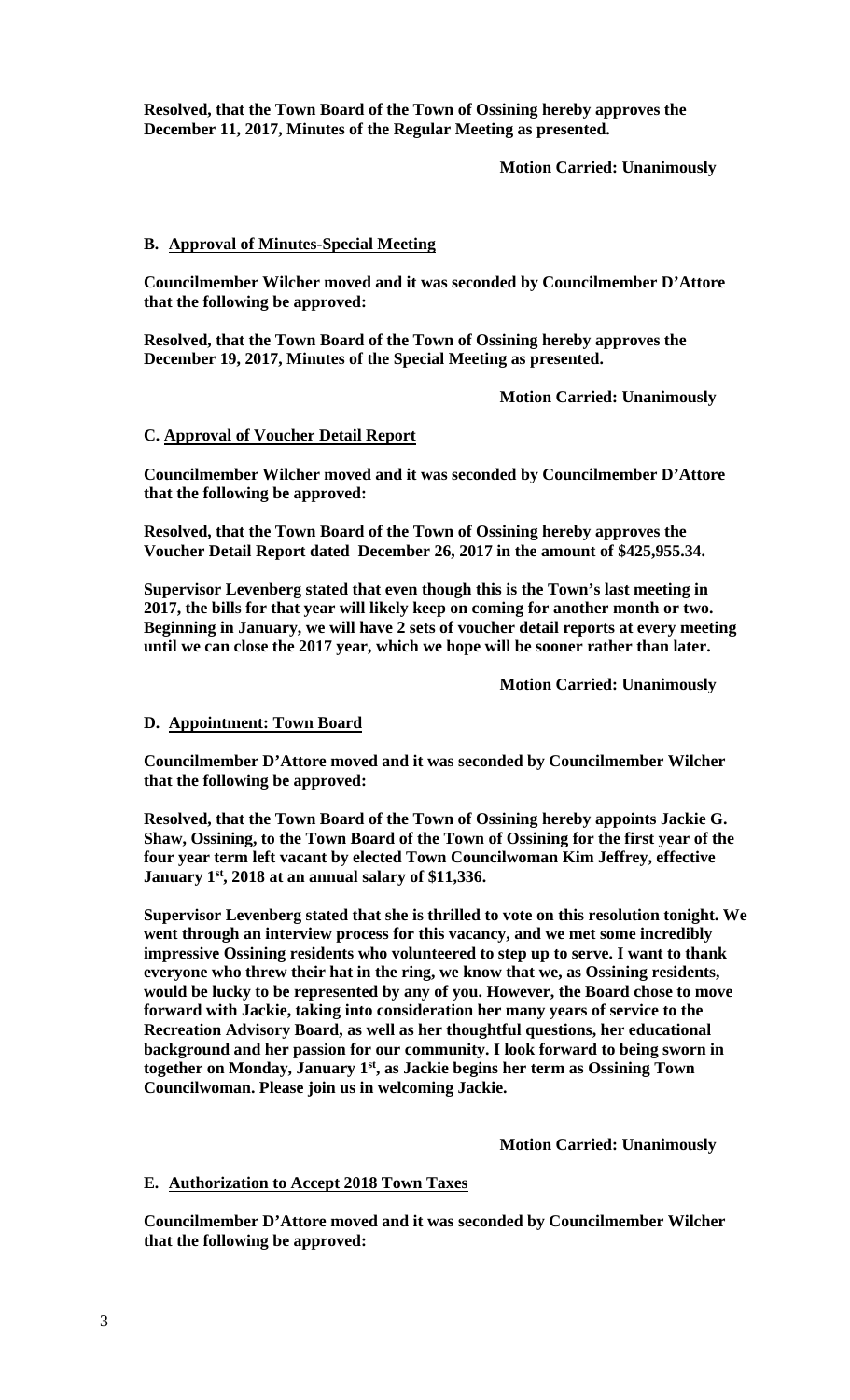**Whereas, the U.S. Government has recently enacted federal legislation that may limit the amount of state and local tax deductions in 2018; and** 

**Whereas, Governor Andrew Cuomo, on Friday December 22nd, 2017, signed Executive Order 172-2017 ("Executive Order"), which suspends the application of certain provisions contained in New York Real Property Tax Law and Westchester County Tax Law in order to allow and facilitate partial payment of real property taxes so that those that would ordinarily be levied, billed and collected in 2018, can be collected before the end of 2017; and** 

**Whereas, the Town of Ossining intends to take steps to the extent permitted by existing law and the Executive Order to allow its property owners to make certain real property tax payments before the end of 2017 that would ordinarily be billed and paid in 2018;** 

**Therefore be it Resolved, that the Town Board hereby authorizes that based on the warrant executed by the Supervisor earlier today, subject to correction, for the 2018 Town and Town Special District taxes which are formulated from the Town of Ossining's 2018 Budget, adopted by the Town Board on December 11, 2017, the Receiver of taxes is permitted to accept partial payment of real property taxes in accordance with the Executive Order for the purpose of making payments of 2018 Town taxes before the end of 2017; and** 

**Be it further Resolved, the Town Board hereby directs the Receiver of Taxes to collect pre-payments of 2018 Town taxes in person in the Receiver's Office at 16 Croton Avenue, Ossining New York during scheduled business hours until December 29th, 2017 at 3:00 PM, or by mail postmarked on or before December 31, 2017; and** 

**Be it further Resolved, that failure to make the payments before the end of 2017 will not result in a default by the property owner and the property owner will still be able to timely pay the taxes until the applicable statutory deadline; and** 

**Be it further Resolved, as the Town will not be able to create the 2018 tax bills prior to the end of 2017, property owners seeking to make Town tax payments in accordance with this Resolution are directed to tender the same amount paid in April 2017 with any appropriate adjustments to be made when the bills are issued and any overpayments will be refunded without interest; and** 

**Be it further Resolved, in the event a warrant is issued for 2018 taxes by Westchester County and/or the Ossining School District prior to the end of 2017, the Town Board hereby authorizes the Receiver of Taxes to collect payment of those taxes for which a warrant was issued in the same manner as authorized for the collection of 2018 Town taxes set forth herein; and** 

**Be it further Resolved, that the Town of Ossining, although proceeding with tax collection as permitted by the Executive Order, offers no opinion concerning the underlying legal implications or impact of the recent federal legislation.** 

**Supervisor Levenberg read the following statement:** 

**I would like to read the statement that I released earlier today regarding this issue.** 

*"On Friday, December 22, 2017, Governor Cuomo issued Executive Order No. 172- 2017, which suspends the application of certain provisions contained in the New York Real Property Tax law and the Westchester County Tax Law governing the levy and collection of real property taxes.* 

*The Executive Order was issued in response to federal tax law changes that will limit the amount of state and local tax deductions in 2018. As made clear in its preamble, the intent of the Executive Order is to facilitate the payment of real property taxes including those that would ordinarily be levied, billed and collected in 2018—before the end of this year (2017).*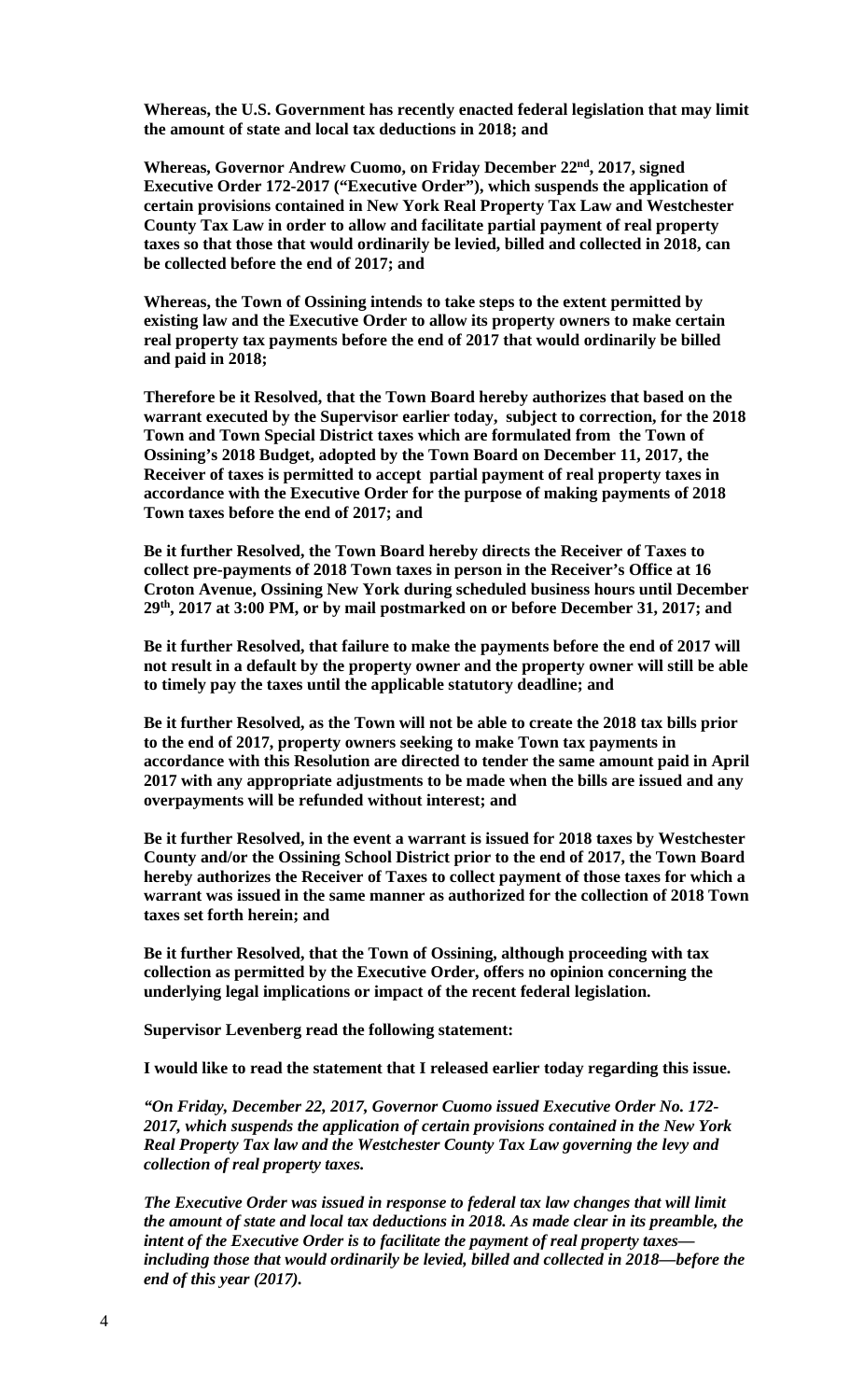*The Town of Ossining intends to take steps, to the extent permitted under existing law and the Executive Order to allow its property owners to make certain real property tax payments that would ordinarily be billed in 2018.* 

*Please note that these payments are limited to Town and Town Special District taxes only. County taxes may also be included only if a County tax warrant is issued or the Executive Order is modified to permit prepayment without a County tax warrant. The Town will monitor this situation and issue guidance as soon as it can.* 

*Please note that payment of school taxes to be levied in September 2018 will not be accepted before the end of this year (2017). These taxes relate to a future fiscal year that runs from July 1, 2018 to June 30, 2019 and for which a budget has not been adopted.* 

*The Tax Receiver will accept the second half of currently levied 2017-18 school taxes before December 31, 2017, in accordance with standing practice and procedure.* 

*Due to the timing of the Executive Order, the Town will not be able to issue tax bills. In order to take advantage of the Executive Order, property owners may tender the amount of Town and Town Special District taxes that were paid in April 2017 and appropriate adjustments will be made when the actual bills are issued. Please note as this is an accommodation to taxpayers with little time to prepare, any overpayment will be refunded without interest and you should consult your tax advisor as to the implications. These payments will be credited against taxes ordinarily due on April 30, 2018. If County taxes can be included, they may be tendered in the 2017 amount as well. However, as mentioned, the ability to pay County taxes in this manner is still unresolved.* 

*Under the Executive Order, these taxes may be paid at the Town Tax Receiver's Office at the following times:* 

- *Between 8:30AM and 4:30PM today (Tuesday, December 26) and tomorrow (Wednesday, December 27)*
- *Between 8:30AM and 7PM on Thursday, December 28*
- *Between 8:30AM and 3PM on Friday, December 29*

*Please make note of the following:* 

- *Cash payments must be in the exact amount—we will not be able to make change.*
- *All taxes should be paid by separate checks indicating the bill being prepaid.*
- *Payments can also be sent by mail (payments to be sent to the Tax Receiver) provided they are postmarked as of December 31, 2017, with a valid postmark from the US Post Office or validation from an overnight carrier that is no later than December 31, 2017.*

*If paying by mail please return a signed copy of this letter with your check. If you are paying in person you will be asked to sign a copy of this letter when you submit your payment.* 

*If you escrow taxes through your financial institution or mortgage servicer, you are encouraged to contact your lender to make arrangements relative to payment of these taxes as provide in the Executive Order.* 

*Although the Town of Ossining is proceeding with tax collection as permitted by the Executive Order, it offers no opinion concerning the ultimate deductibility of any taxes paid for federal or state tax purposes. Property owners should consult with their own tax professionals for guidance with regard to the federal and state tax implications associated with these payments.* 

### *This is a rapidly evolving situation, and the Town will provide updates as warranted."*

**This has been a very hectic couple of days for us in the Town. I am grateful to all of our staff and our Counsel who got together to brainstorm the best way to get this information to our residents and make the process as user friendly as possible given these challenging circumstances.**